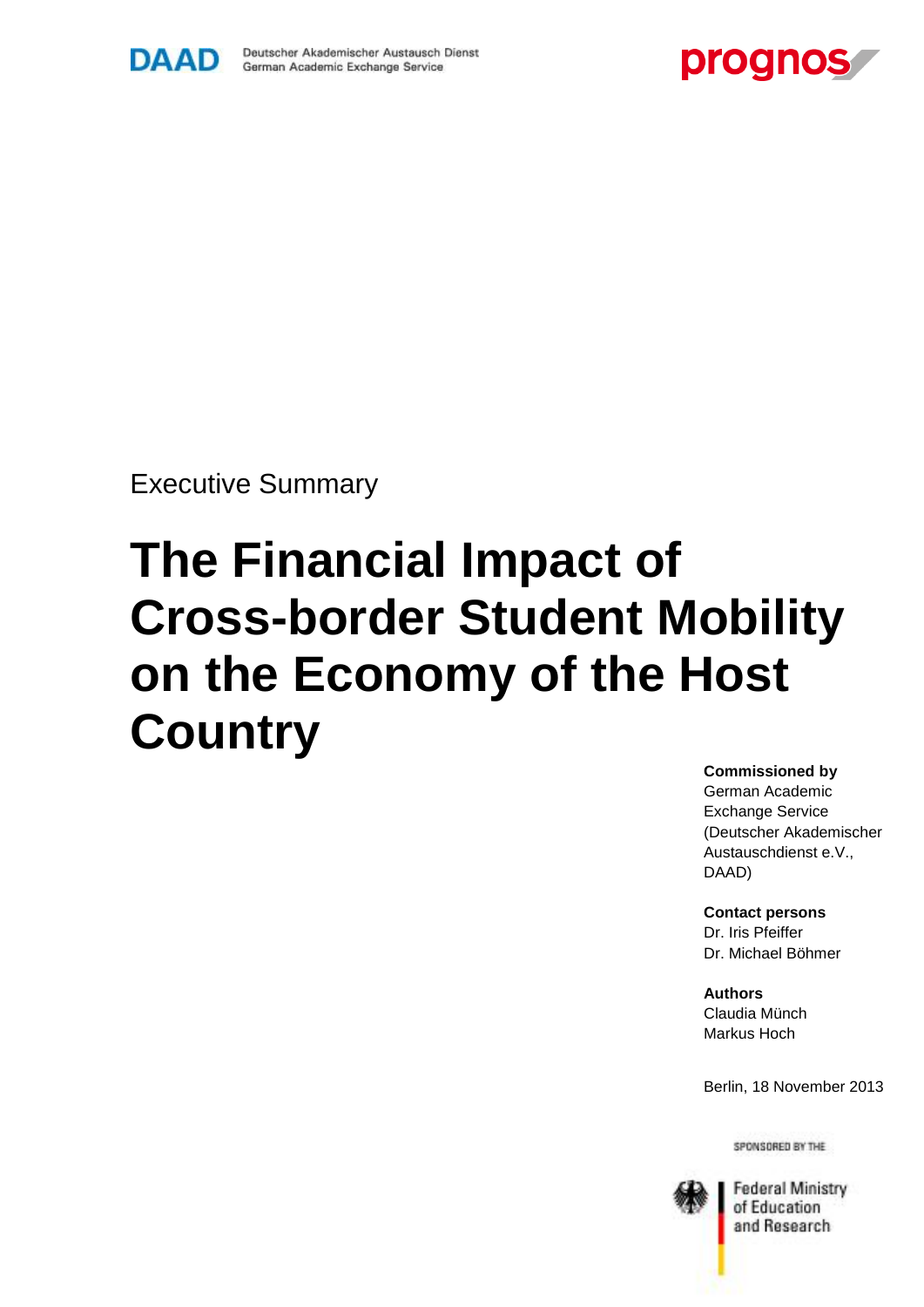

#### **Business Profile**

**Executive Director** Christian Böllhoff

**President of the Administrative Board** Gunter Blickle

**Commercial Register Number** Berlin HRB 87447 B

**Legal Form** AG *(Aktiengesellschaft)* according to Swiss Law

#### **Founded**

1959 in Basel, Switzerland

#### **Tätigkeit**

European-wide, Prognos develops practical strategies for enterprises, organisations and the public sector on the basis of authorative and objective analyses.

#### **Working Languages**

German, English, French

#### **Headquarters**

Prognos AG Henric Petri-Str. 9 CH-4010 Basel Phone +41 61 3273-310 Fax +41 61 3273-300 info@prognos.com

#### **Other Locations**

Prognos AG Prognos AG Prognos AG Prognos AG Prognos AG Prognos AG Prognos AG Prognos AG Prognos AG Prognos AG  $P$ Goethestr. 85 Domshof 21 D-10623 Berlin D-28195 Bremen

Prognos AG Prognos AG Prognos AG Prognos AG Prognos AG Prognos AG Prognos AG Prognos AG Prognos AG Prognos AG  $P$ Science 14 Atrium; Rue de la Science 14b Schwanenmarkt 21 B-1040 Brussels **D-40213** Düsseldorf Phone +32 2808-7209 Phone +49 211 91316-110 Fax +32 2808-8464 Fax +49 211 91316-141

Prognos AG Prognos AG Nymphenburger Str. 14 Friedrichstr. 15 D-80335 Munich D-70174 Stuttgart Phone +49 89 954 1586-710 Phone +49 711 3209-610 Fax +49 89 954 1586-719 Fax +49 711 3209-609

Phone +49 30 52 00 59-210 Phone +49 421 51 70 46-510 Fax +49 30 52 00 59-201 Fax +49 421 51 70 46-528

**Internet** www.prognos.com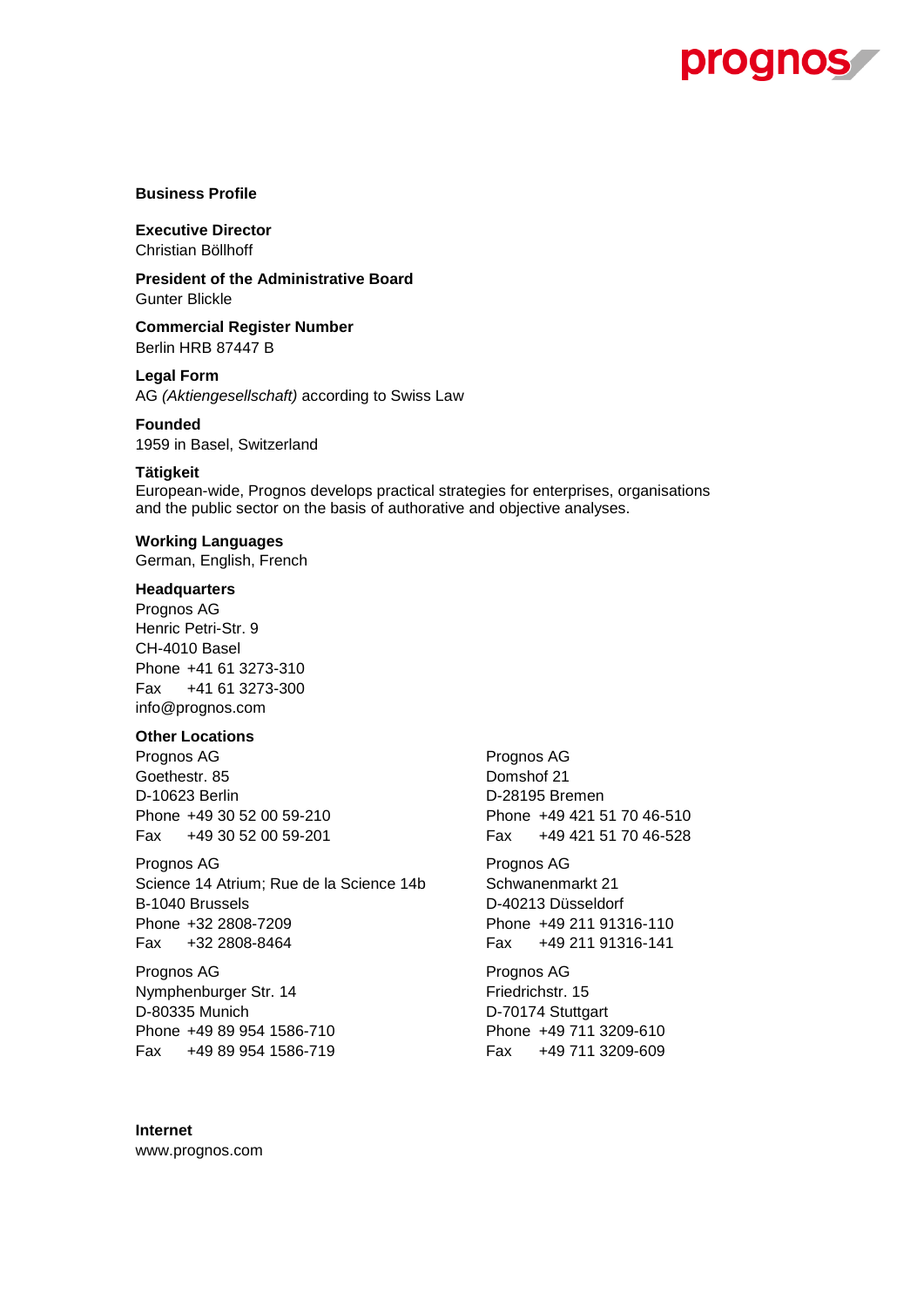# **The Financial Impact of Cross-border Student Mobility on the Economy of the Host Country – Executive Summary**

Prognos AG was commissioned by the German Academic Exchange Service (DAAD) to carry out a study of the financial and economic effects of cross-border student mobility in different European countries.

#### **Background to the study**

One of the central aims of the Bologna Process launched in 1999 is to facilitate exchange studies at higher education institutions across Europe. Students have thereby been provided with improved access to higher education institutions and degree programmes according to their individual preferences and skill sets. Worldwide data on international student mobility confirm a sustained upward trend. In host countries, the student body is becoming more international. The following graph illustrates how the number of international students attending higher education institutions in OECD countries has developed over time.

*Figure 1: Long-term growth in numbers of students enrolled in higher education institutions outside their home countries*



*Source: OECD 2013, own illustration Prognos AG 2013*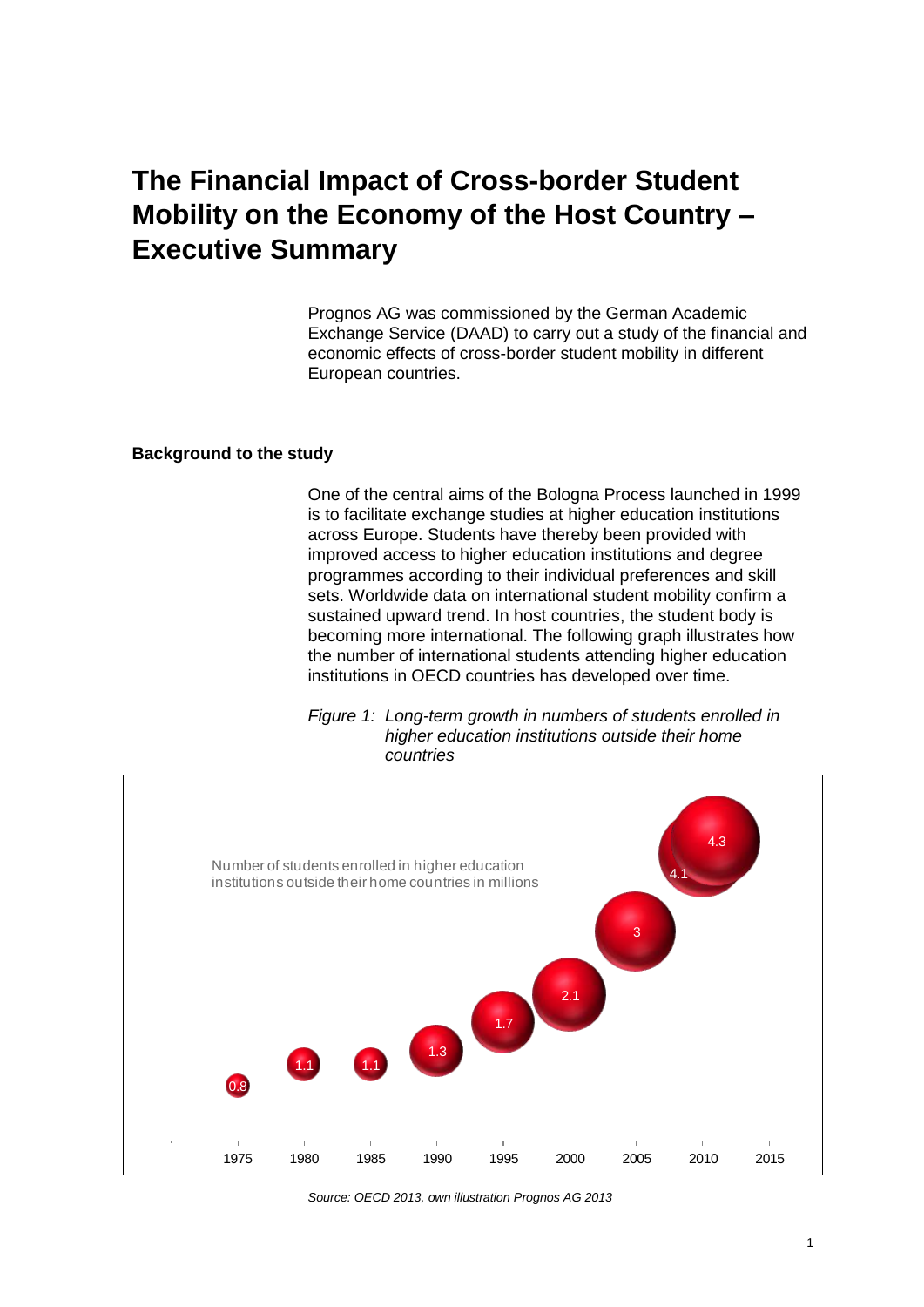The surge of international student mobility induces effects not only at the individual level of the students concerned but also on the societal, financial, and economic development of the involved host countries. On the one hand, host countries have to provide places of study, accommodation and advisory services for the international students at their higher education institutions. On the other hand, they stand to benefit from their presence, e.g. as result of their expenditure.

#### **Study design**

1

The study employs a model for calculating the short- and long-term financial and economic effects of international student mobility developed on the basis of an analysis of the available national and international literature.

The present study addresses the following main questions:

- What are the costs and returns resulting for host countries from cross-border student mobility?
- At which institutional level are the costs and returns realised?
- Over what time scales are the costs and returns from student mobility realised?

Beside Germany, the countries embraced by the study are the Netherlands, Austria, Poland, Switzerland and Spain. The analysis solely takes into account mobile foreign students<sup>1</sup> who are residing in a host country within the context of learning mobility for degree purpose at Bachelor's or Master's level (so-called degree mobility).

In order to obtain a valid data resource, the countries embraced by the study were asked to complete a short questionnaire on the number of international students they were hosting and the respective framework of studies. The country data are then compared and supplemented with the official international statistics.

 $<sup>1</sup>$  i.e. students of foreign nationality who obtained their higher education entrance qualifications within the school system of</sup> another country. The analysis does not include non-mobile foreign students, i.e. students of foreign nationality who obtained their higher education entrance qualifications within the German school system.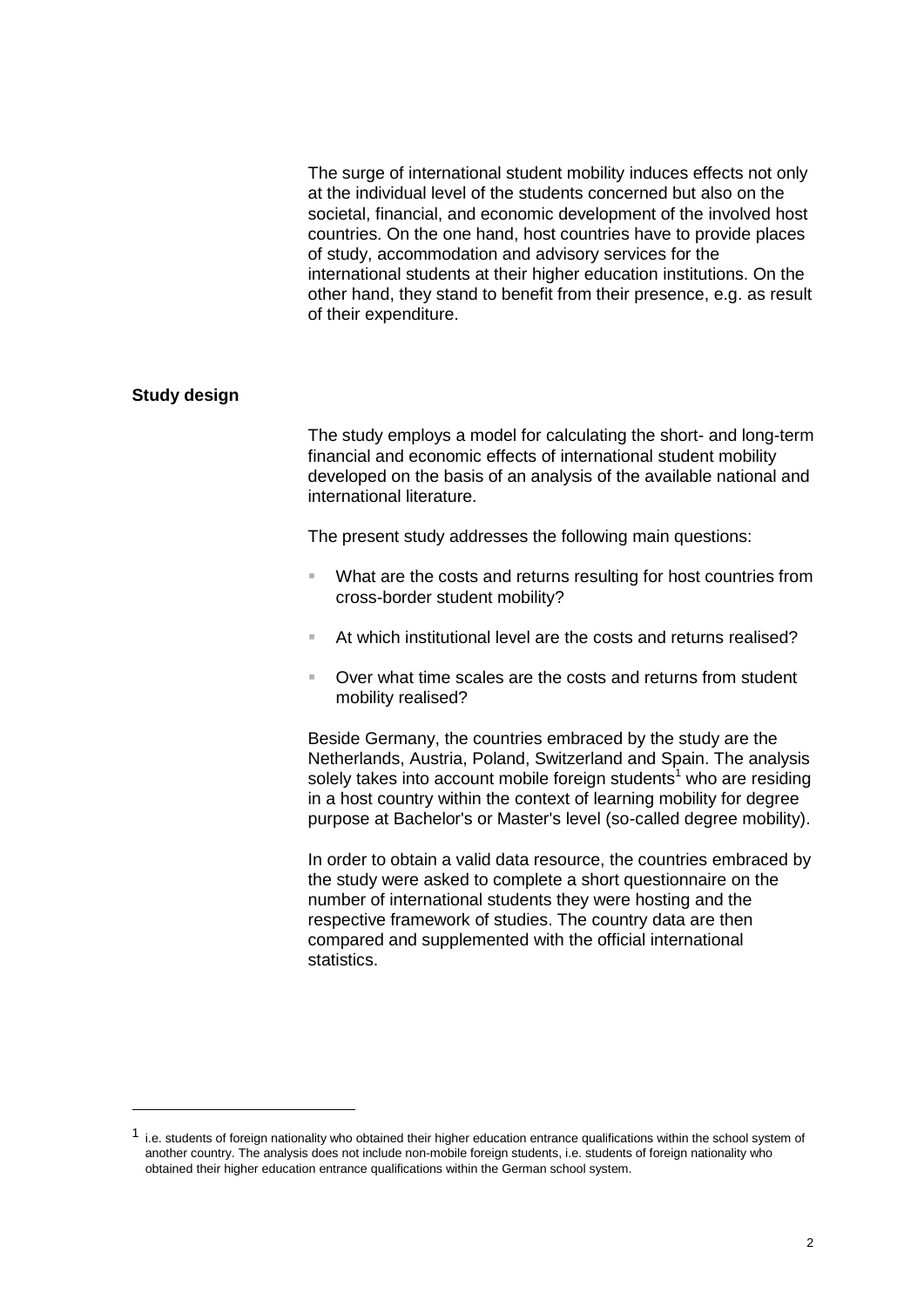#### **Evaluation and preliminary considerations**

It was not until quite recently that the academic literature began to address the question whether international student mobility is either financially advantageous or purely a cost factor for host countries.

An analysis of the literature reveals three (quantifiable) chain effects triggered by international student mobility:

**Costs of financing places of study:** The provision of places of study incurs costs for host countries. Depending on the type of higher education system, these costs are financed to a greater or lesser extent by tuition fees. Some higher education institutions in the Netherlands, for instance, in addition to the statutory tuition fees charge non-EU/EWR citizens an institutional fee to cover costs in full. The Anglo-American countries charge international students tuition fees that are frequently in excess of those charged to domestic students.

**Expenditure on the part of international students:** The money international students spend on their accommodation, living expenses, leisure and travel activities translate into positive effects for the economies of host countries – such expenditure gives rise to gross value added and job creation. At the macro level, revenues are generated from indirect taxes on student expenditure as well as from the additional income tax levied on the subsequently created jobs.

**The income of international students:** In the event that international students remain in a host country following their studies and enter into gainful employment, that country will benefit from direct taxation of their income and social insurance contributions. As described above, in the short term the expenditure of international graduates results in value creation and employment. The extent of such benefits depends on how many international students decide to stay in the host country.

On the whole, the literature accords that positive aggregate effects accrue to host countries from international student mobility. However, the degree of differentiation among such studies varies considerably. In the Anglo-American countries, for example, the cost and benefit calculations take solely the actual time spent studying into account. A recent study by the Netherlands Bureau of Economic Policy Analysis investigates the short- and long-term effects of international student mobility on public finances in the Netherlands. The study comes to the conclusion that through the presence of international students additional costs arise at the level of the state; however, that these costs are later offset by tax revenues when international graduates stay in the country.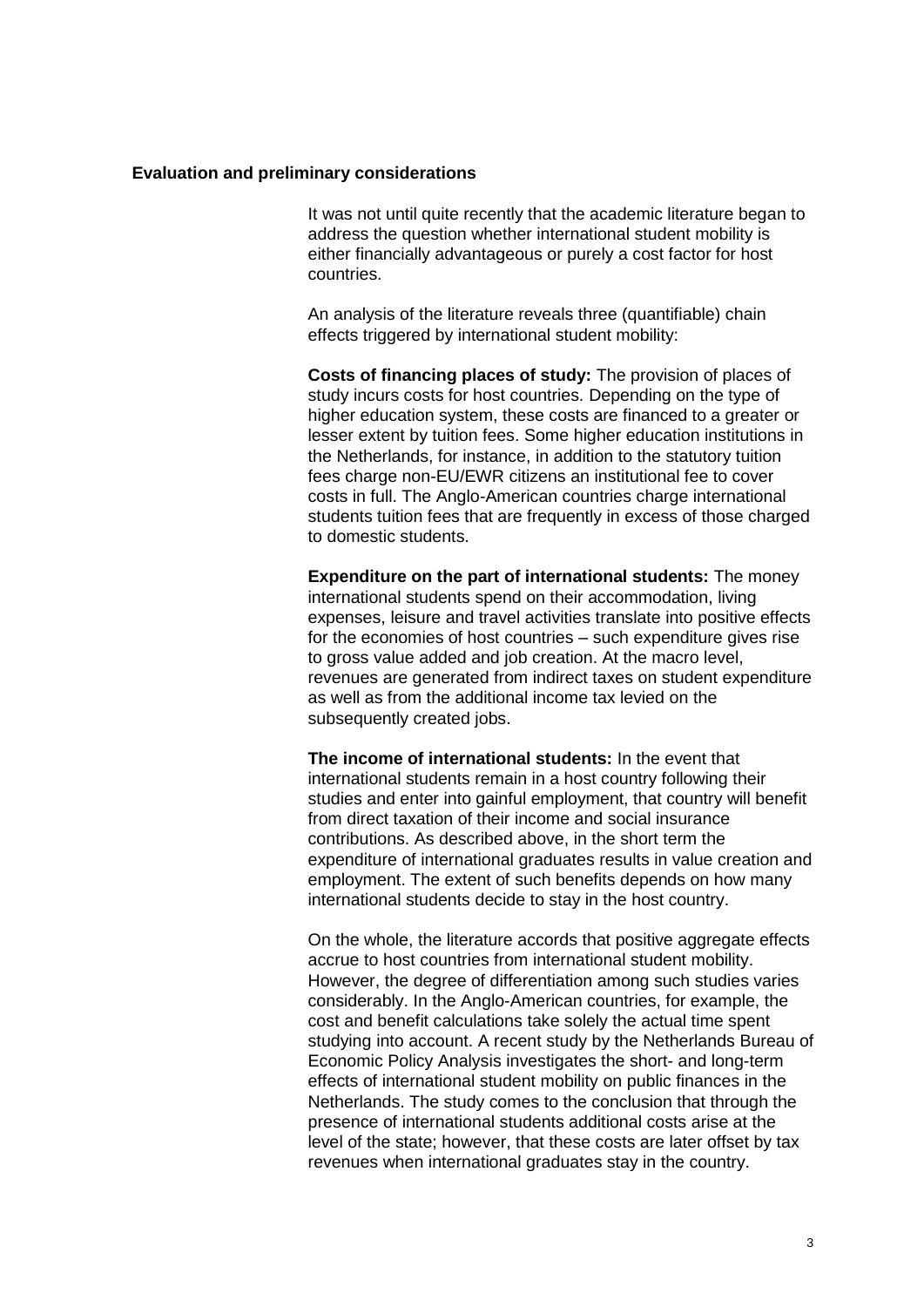Solely taking such quantifiable effects into consideration would, though, be inappropriate for assessing the overall economic effects of international student mobility. Facilitating international students to access higher education institutions and the subsequently enhanced internationalization of the student body also strengthens the competitiveness of a host country in a number of ways.

The following graph gives an overview of the effects of international student mobility.





*Source: own research Prognos AG 2013*

Opening up the higher education area enhances the quality of competition among higher education institutions. Increasing the choice of studies open to students leads higher education institutions adapting their offers of education in line with students' preferences. At the same time, the foreign language competences of teachers and students are given a boost so that language barriers do not impair the quality of teaching.

The internationalization of the student body promotes knowledge spillover during the course of studies and during the career lives of students who stay in a host country. Furthermore, the networking possibilities built up during studies may have positive effects on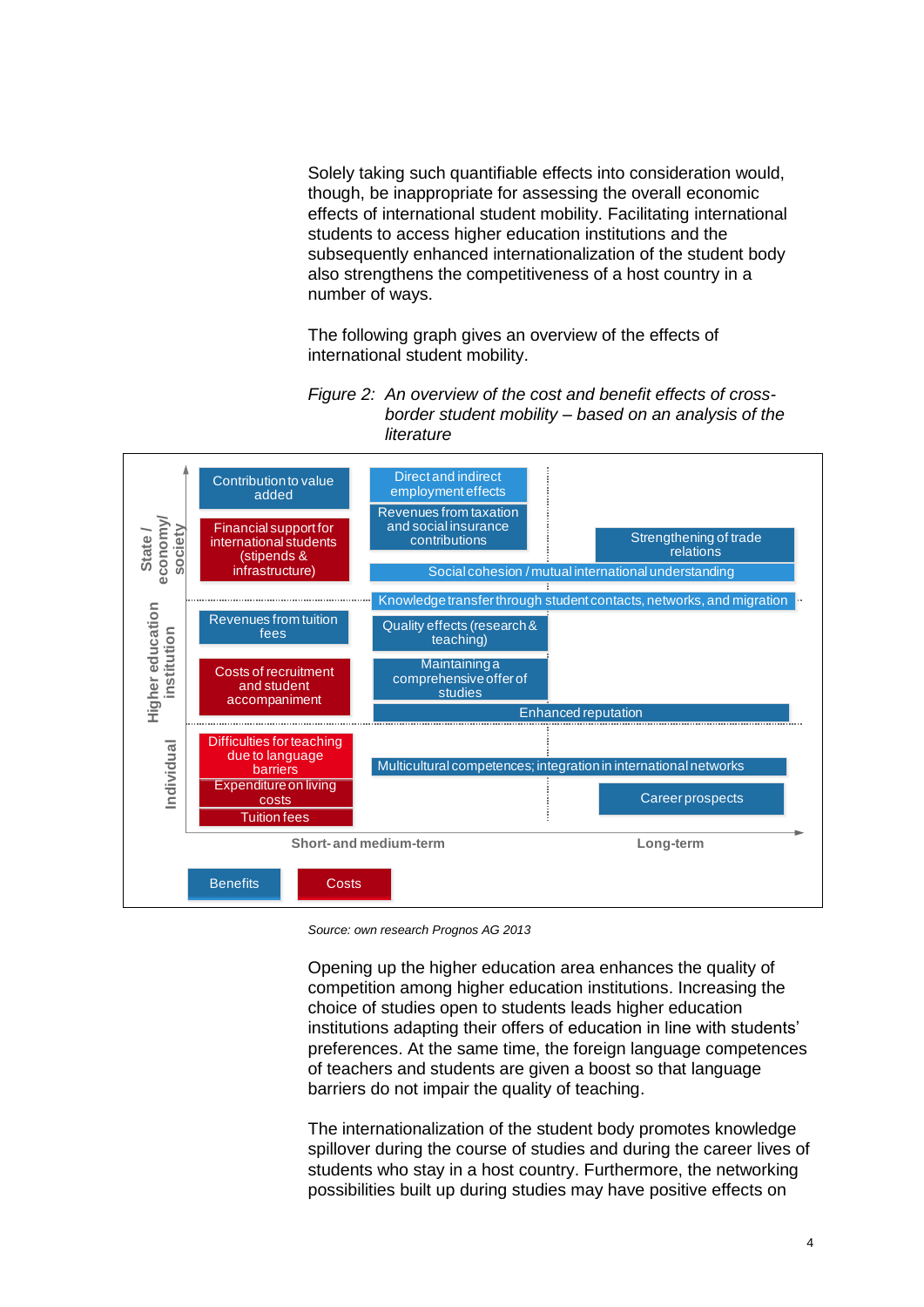future economic relations between participating countries, e.g. through facilitating trade relations.

In particular, international student mobility is increasingly being discussed within the context of attracting highly qualified professionals. Offering international students places of study enables host countries the possibility to recruit graduates for the local labour market on a permanent or at least a temporary basis. In view of demographic developments and the discussion surrounding the future supply of graduates, this topic is bound to gain more attention.

# **Development of the model quantifying the costs and benefits**

Based on an analysis of the literature, a model was developed to quantify the effects of international student mobility. In our model, the three cause and effect chains we identified above are spread over two time domains: effects during the actual period of studies and effects following graduation. The following graph gives an overview of how the calculation was carried out.



*Figure 3: Overview of calculation steps*

*Source: own research Prognos AG 2013*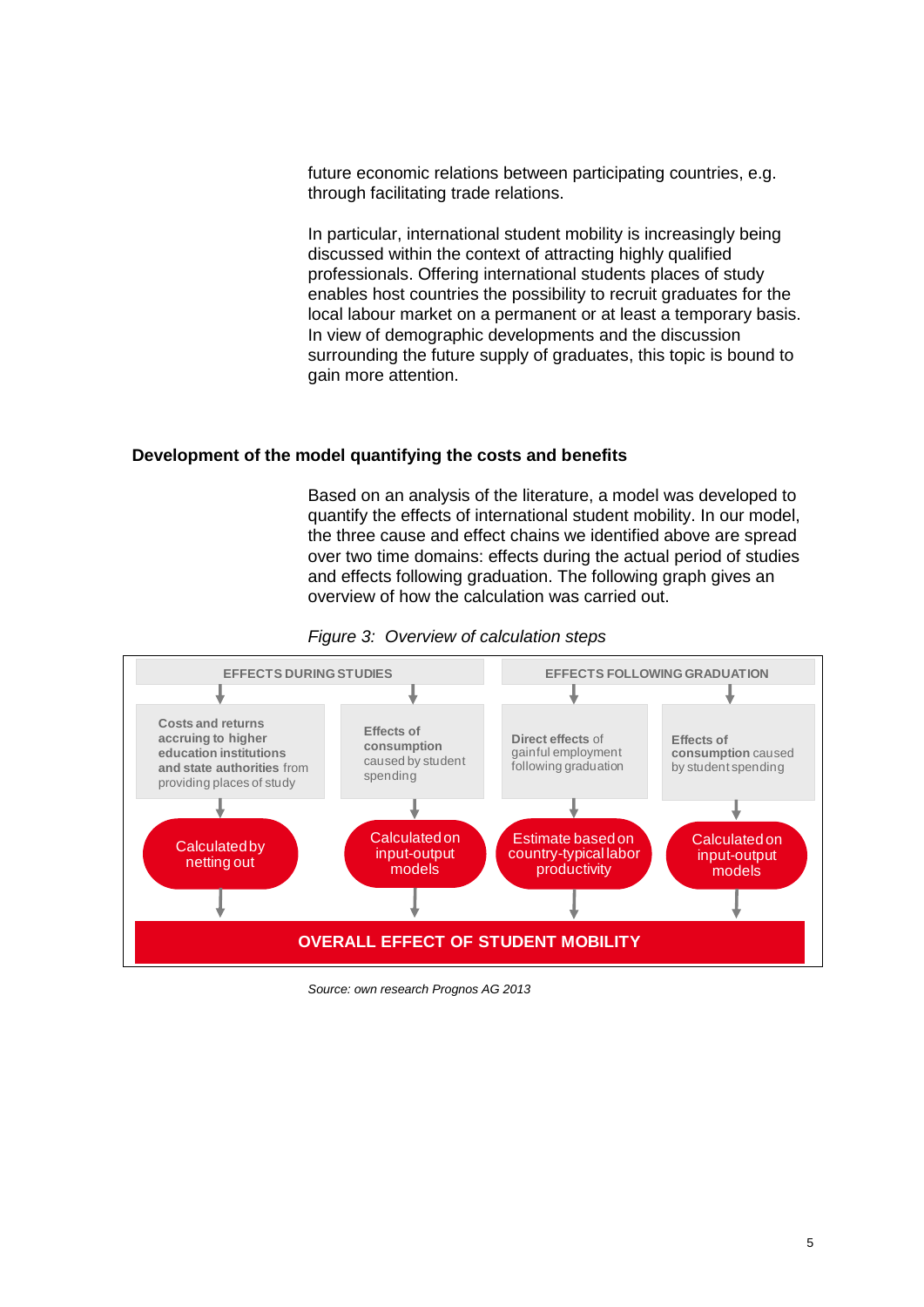# **Effects during actual period of studies:**

On the **income side**, the economies of host countries benefit in the short term from the effects (value creation and employment) triggered by student spending. These effects are calculated on the basis of an input-output model. The input-output calculation flows into the national accounts. It reflects the relationships of goods and production within the economy as well as between other economies, and is therefore useful for calculating the effects induced by consumer demand.

The effects of tax revenues at the level of state authorities are calculated on the basis of internationally comparable tax tables.

## **Effects following graduation:**

The direct effects caused when students remain in a host country after graduation are twofold. On the one hand, there are the direct effects of value creation resulting from gainful employment on the part of the students concerned: this is calculated on the basis of country-typical productivity. On the other hand, there are the revenues accruing to the state authorities through taxation on the income of the graduates: likewise, this is assessed on the basis of internationally comparable tax tables.

As in the case of international students, the effects triggered by the consumer spending of international graduates are modeled on input-output calculations.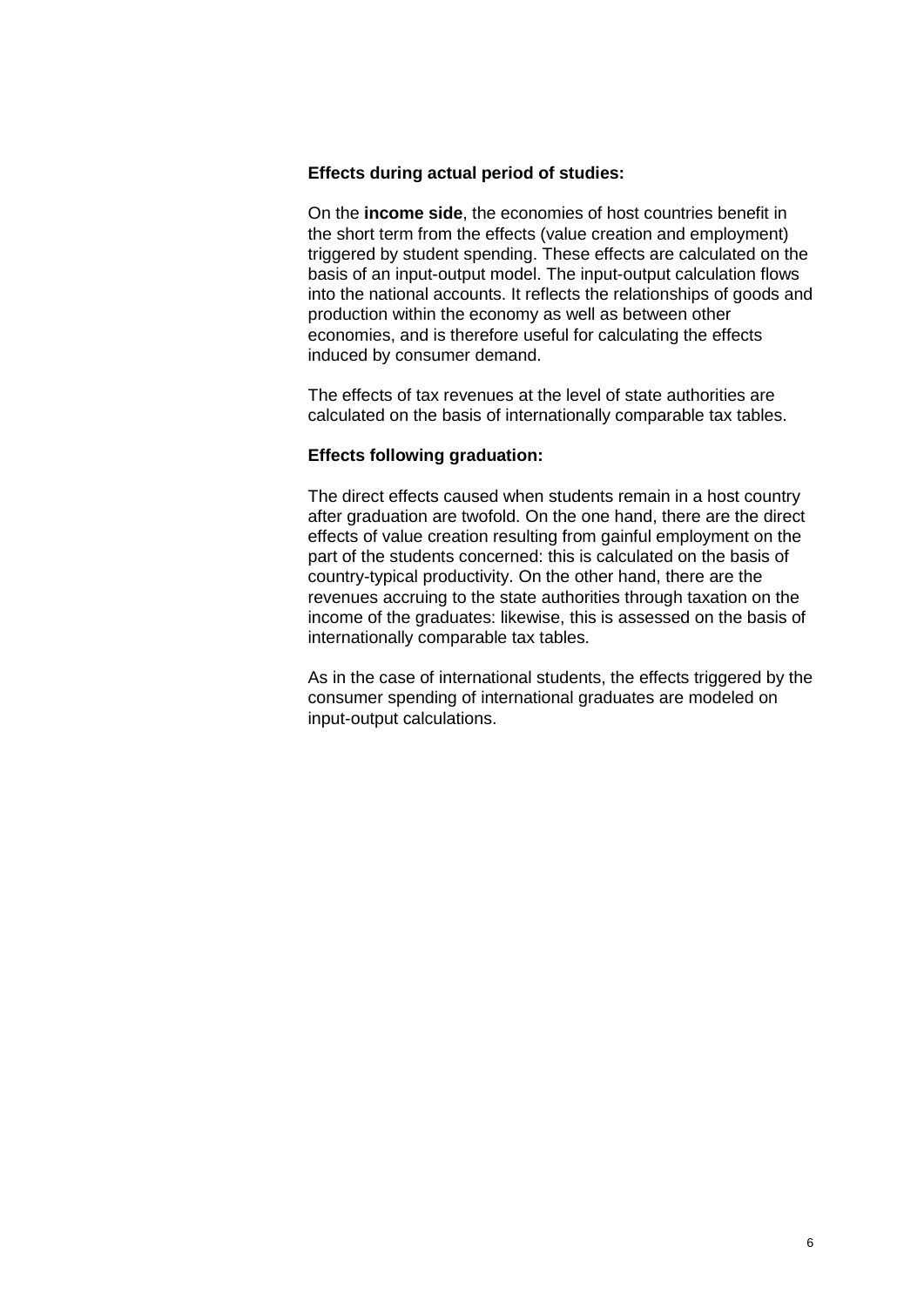## **Results of the model calculations**

The absolute level of the individual effects is calculated on the basis of the number of international students present in a host country. The following describes both the individual per-person effects as well as the aggregate effects.





*Source: Statistical offices of the countries concerned, own illustration Prognos AG 2013*

#### **Effects during actual period of studies:**

The macro-economic effects on value creation and employment depend on the amounts international students have to spend to cover their living expenses. In Switzerland, due to the high living costs there, students spend around 19,500 euros p.a. The cost of living is lowest in Poland, where student expenditure amounts to 4,800 euros. In the other researched countries, the money students spend on accommodation and consumption ranges from 9,000 euros in Spain, to 11,400 euros in the Netherlands.

The value added calculated for international students in Germany amounts to around 8,000 euros per head. The effect per individual is similar in the Netherlands, Austria, and Spain. In Switzerland the gross value added per student amounts to 17,500 euros, and in Poland it is 3,900 euros. The aggregate value added contribution of international students in a host country is calculated by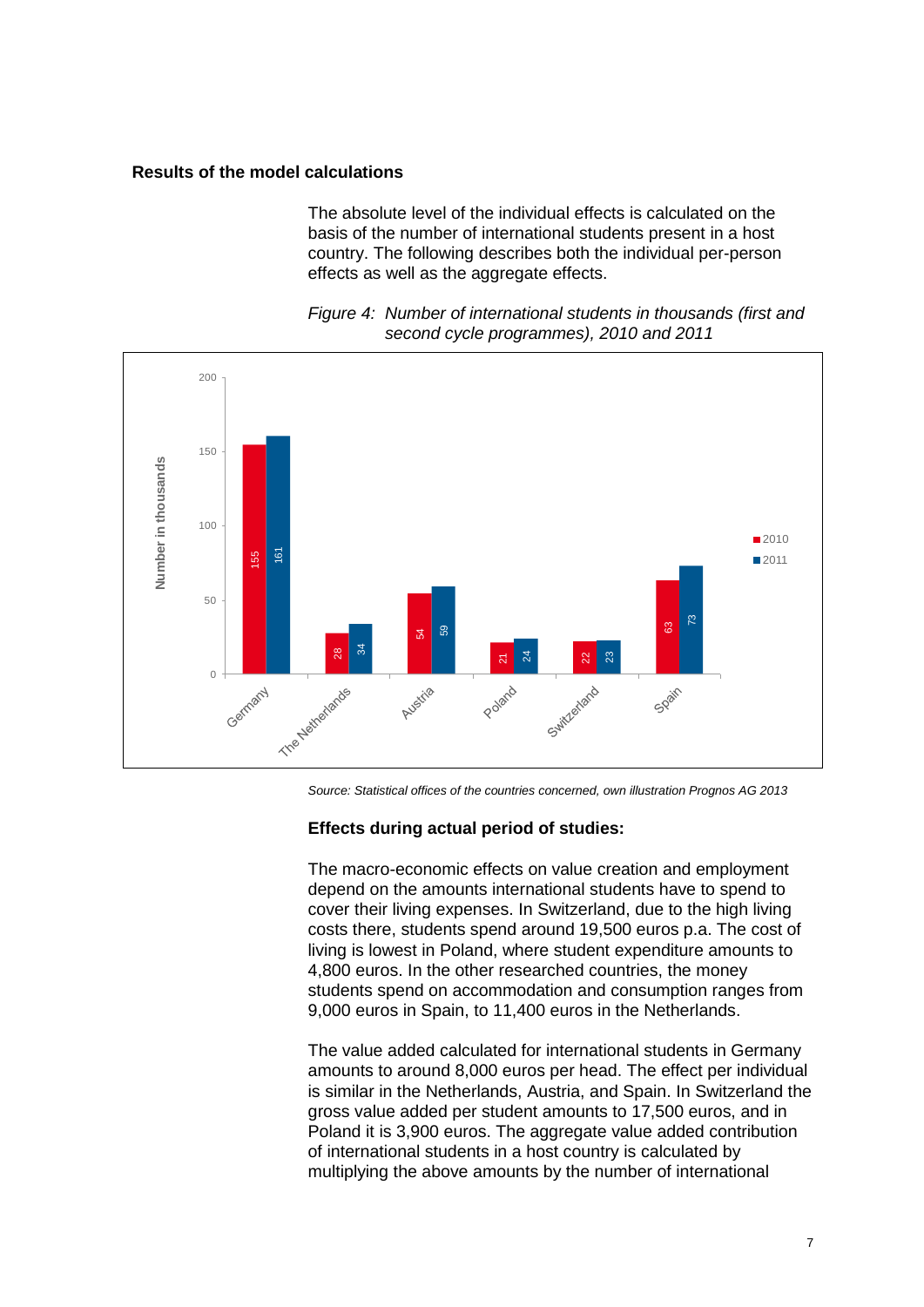students. The aggregate amount is highest in Germany, at 1.28 billion euros.



*Figure 5: Gross value added of individual student consumer expenditure, 2010 and 2011*

Connected with the gross value added effects are the employment effects. This is because beside additional capital, production of the additionally demanded goods and services also entails job creation. In 2011, in Germany this accounted for a total of almost 22,000 jobs. An examination of the relation between international students and jobs reveals that each international student in Germany leads to the creation of approx. 0.14 jobs. In Poland the relation is as much as 0.23 (5,700 in aggregate). For the Netherlands and Austria the relation is 0.15 (totalling 5,000 and 8,800 jobs respectively), in Spain 0,16 (in aggregate 11,500), and in Switzerland the relation is 0.18 (or 4,100 jobs).

*Source: own research Prognos AG 2013*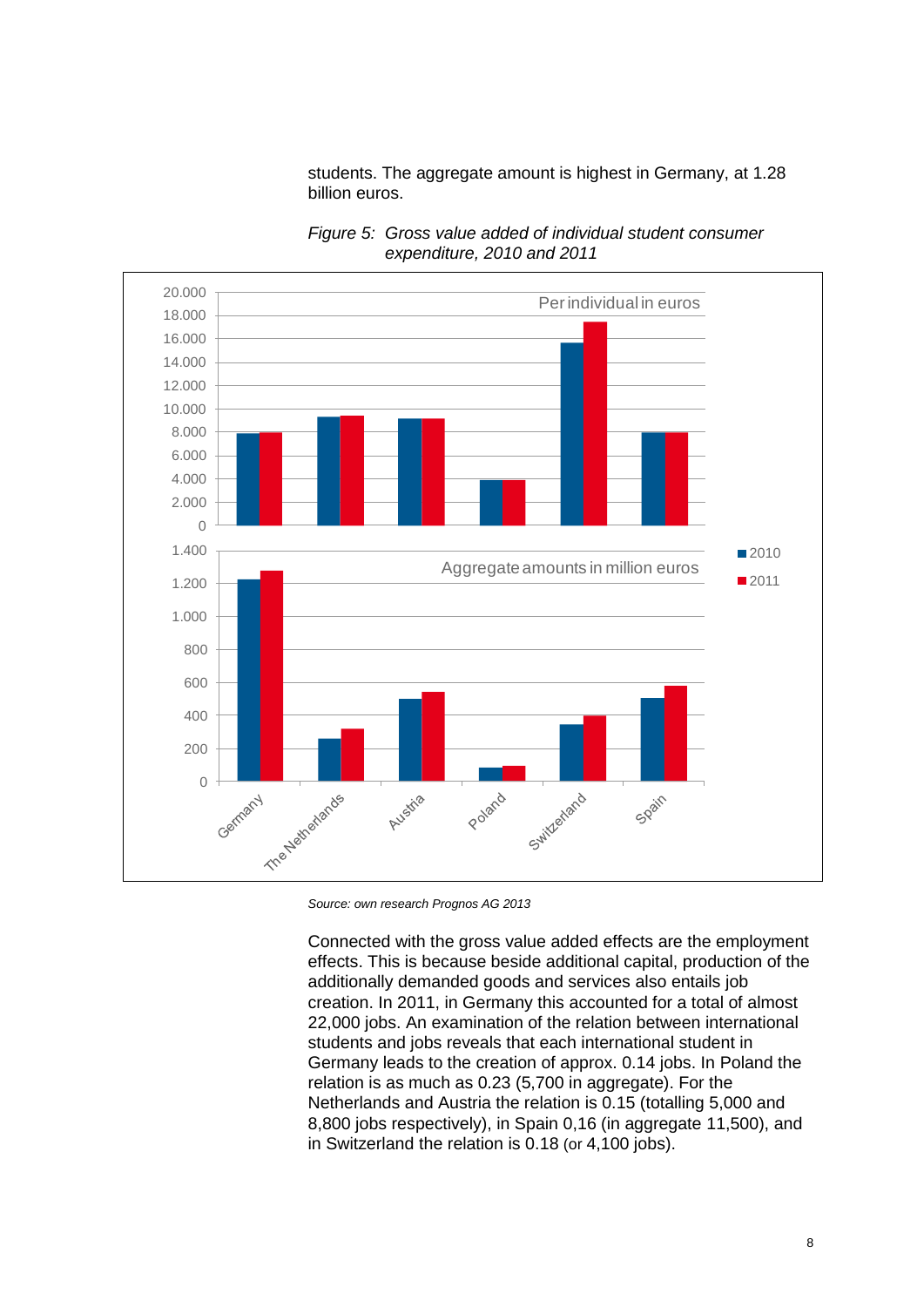In 2011, in Germany the taxation effects of student expenditure amounted to around 2,500 euros per individual. Projected over the aggregate number of students, this amounted to some 400 million euros.

On the costs side there is the expenditure caused by the provision of places of study. As the higher education institutions in all the researched countries are mainly state funded, these costs accrue mainly at the level of the state. State expenditure per place of study varies between 2,900 euros in Poland and 22,500 euros in Switzerland. At around 11,900 euros, Germany is mid-field. Austria and the Netherlands, at 11,200 euros and 10,500 euros respectively, have similarly high state expenditure. In Spain the state expenditure on higher education funding is lower, at around 8,000 euros.

# **Effects following graduation when international students remain in a host country:**

In the first instance, the economies of host countries stand to benefit from the value creation directly resulting from gainful employment. For Germany, the model calculations yield a direct annual value creation effect of 53,300 euros per international graduate. Additional value added in an amount of 17,100 euros results from consumer expenditure on the part of international graduates. As the expenditure of an employed person is higher than that of a student, the value added amount is higher than that created during the actual period of studies. A country comparison shows the aggregate gross value added effect per head is highest in Switzerland (124,400 euros), and lowest in Poland (22,100 euros). In the Netherlands and Austria the aggregate value added contributed by each graduate amounts to around 74,000 euros, and in Spain it is 57,400 euros.

Expenditure on the part of employed graduates – as in the shortterm case of students – leads to job creation. The employment effects range between 0.26 jobs per international student in Austria, and 0.34 jobs in Switzerland. Germany is again mid-field with a relation of 0.3.

Due to the different taxation systems in the countries researched, the level of effects resulting from the taxation of earnings of international graduates varies considerably. In countries like Germany and Austria with relatively high average levels of income tax, the annual effect per head at around 22,700 euros and 25,000 respectively is correspondingly higher than in the other countries researched (ranging between 3,800 euros in Poland and 22,700 euros in Germany; these calculations are based on the average tax rate paid by single childless persons).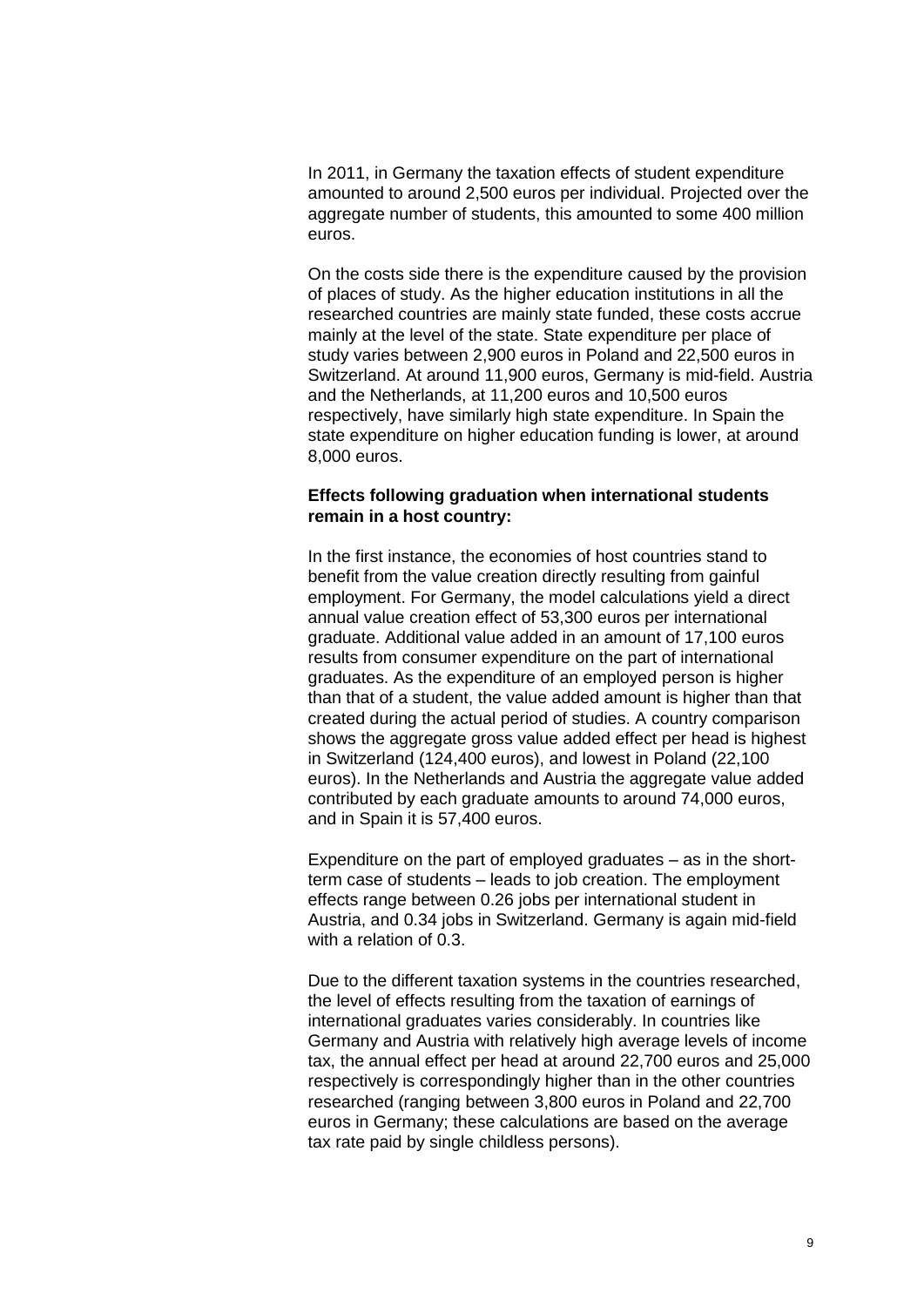Analogue to the short-term case of international students, it can also be expected that long-term tax revenues from indirect taxes on consumer goods and services as well as direct taxes on the earnings arising from job creation will be realised. This is assessed at between 1,200 euros p.a. in Poland, and 5,500 euros in Germany.

#### **Overall assessment of effects:**

The above comparison of the effects illustrates that positive macro-economic effects arise for countries hosting international students. These are caused by the creation of gross value added, job creation, and revenues accruing to the state. The following table shows the effect per individual student during the period of actual studies as well as for the case of international graduates who stay in the host country.

| Table 1: Annual effects per head during the period of studies and |
|-------------------------------------------------------------------|
| in the case of remaining in the host country                      |

|                           | <b>Gross value added effects</b><br>(in €) |                                 | <b>Employment effects (in</b><br>jobs) |                                   | Effects on the state (in $\epsilon$ ) |                                 |
|---------------------------|--------------------------------------------|---------------------------------|----------------------------------------|-----------------------------------|---------------------------------------|---------------------------------|
|                           | <b>During</b><br><b>studies</b>            | Inter-<br>national<br>graduates | <b>During</b><br><b>studies</b>        | <b>International</b><br>graduates | <b>During</b><br><b>studies</b>       | Inter-<br>national<br>graduates |
| Germany                   | 7.960                                      | 70.362                          | 0.14                                   | 0.30                              | 2.494                                 | 28,227                          |
| The<br><b>Netherlands</b> | 9,384                                      | 74,074                          | 0.15                                   | 0.29                              | 2,522                                 | 19,389                          |
| Austria                   | 9.196                                      | 73,913                          | 0.15                                   | 0.26                              | 2,893                                 | 25,097                          |
| Poland                    | 3,925                                      | 22,087                          | 0.23                                   | 0.30                              | 954                                   | 5,029                           |
| Switzerland               | 17,518                                     | 124,447                         | 0.18                                   | 0.34                              | 2,498                                 | 16,645                          |
| Spain                     | 7,968                                      | 57,445                          | 0.16                                   | 0.27                              | 1.864                                 | 13.193                          |

*Source: own research Prognos AG 2013*

Precisely who bears the costs and who benefits during the period of actual studies varies from country to country. For instance, in all of the researched countries the costs of providing places of study for international students are borne mainly by the state authorities. A comparison of the revenues accruing to the state over the same period of time shows that these revenues are insufficient to offset the costs incurred.

As the expected yields from investment in education are only realised over the longer term, it would be inappropriate to attempt any definitive assessment of the effects on such a short-term basis. However, over the longer term there is a clear increase in the macro-economic returns. The annual level of long-term returns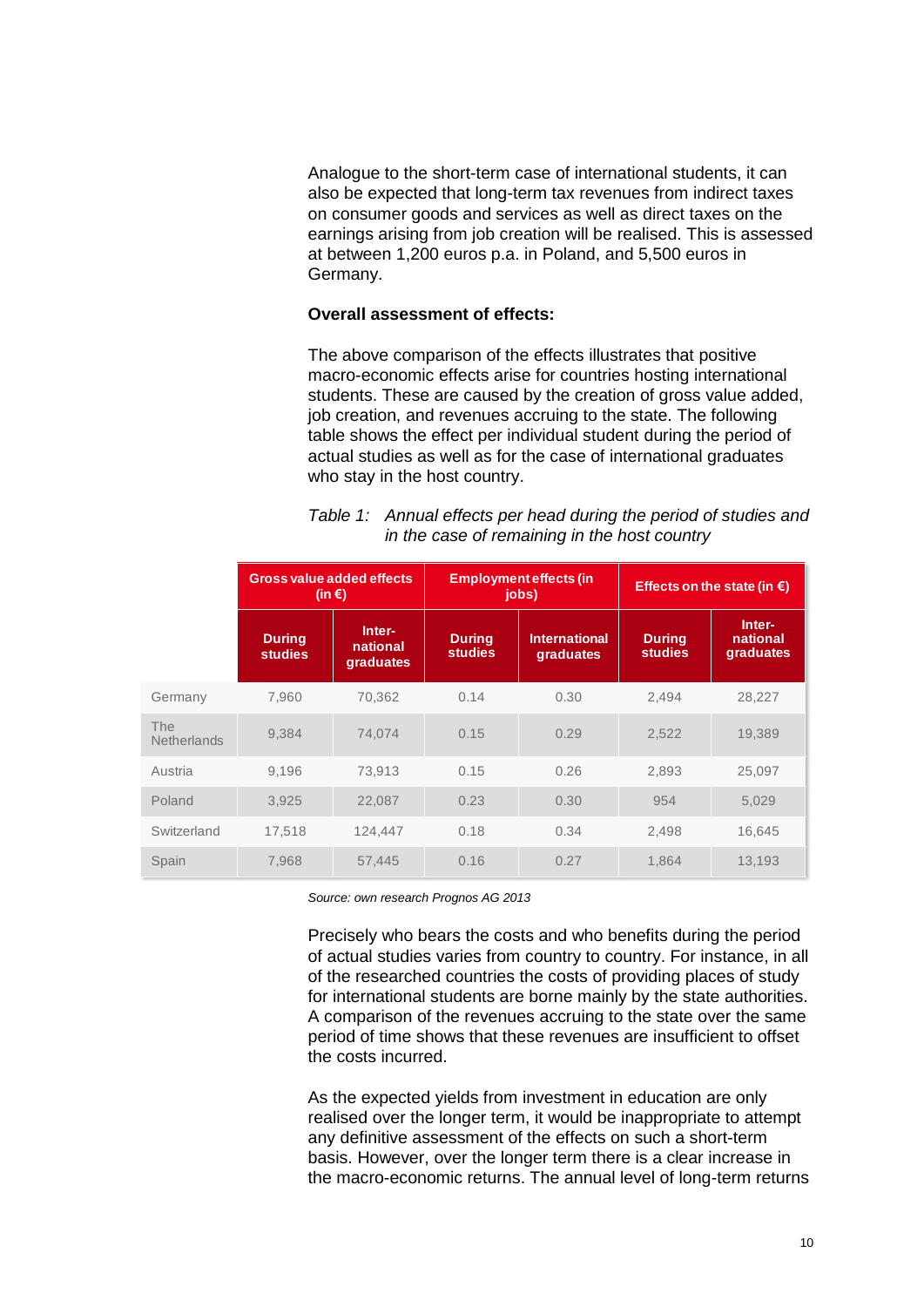depends entirely on the number of international students who, once they have graduated, choose to remain in a host country and pursue gainful employment.

Hence, the proportion of international students who choose to remain in a host country (the retention rate) also determines the period necessary to amortize the investment a host country makes when providing places of study. In the event that 30 % of the international students remain in the country after completing their studies, the investment Germany makes on providing places of study could already be amortised after a period of five years. In Switzerland, on the other hand, the costs would only be covered after a period of around 17 years: this is because of the combination of high costs for providing places of study in Switzerland and the low tax rates in that country.

*Table 2: Netting out the aggregate costs and returns of state funding in the event that 20 % or 30 % of international students remain in a host country, in million euros and years*

|                                  | Aggregate<br>costs accruing<br>to states for<br>providing<br>places of study<br>for<br><b>international</b><br><b>students</b><br>(based on four<br>years) | <b>Total returns for the state</b>                                                              |                                                                       |                                                                                                    |                                                                       |                                                                                             |  |
|----------------------------------|------------------------------------------------------------------------------------------------------------------------------------------------------------|-------------------------------------------------------------------------------------------------|-----------------------------------------------------------------------|----------------------------------------------------------------------------------------------------|-----------------------------------------------------------------------|---------------------------------------------------------------------------------------------|--|
|                                  |                                                                                                                                                            | <b>During the</b><br>actual<br>period of<br><b>studies</b><br>(student<br>consumer<br>spending) | After<br>completion<br>of studies,<br>p.a.<br>(retention<br>rate 20%) | Period of<br>employment<br>neededto<br><b>cover costs</b><br>(in years)<br>(retention<br>rate 20%) | After<br>completion<br>of studies,<br>p.a.<br>(retention<br>rate 30%) | Period of<br>employment<br>neededto<br>cover costs<br>(in years)<br>(retention<br>rate 30%) |  |
| Germany                          | $-8.353$                                                                                                                                                   | 1.603                                                                                           | 907                                                                   | 7,4                                                                                                | 1.361                                                                 | 5,0                                                                                         |  |
| <b>The</b><br><b>Netherlands</b> | $-1.622$                                                                                                                                                   | 343                                                                                             | 132                                                                   | 9,7                                                                                                | 198                                                                   | 6,5                                                                                         |  |
| Austria                          | $-2.683$                                                                                                                                                   | 683                                                                                             | 296                                                                   | 6,7                                                                                                | 445                                                                   | 4,5                                                                                         |  |
| Poland                           | $-282$                                                                                                                                                     | 93                                                                                              | 24                                                                    | 7,8                                                                                                | 37                                                                    | 5,2                                                                                         |  |
| Switzerland                      | $-2.126$                                                                                                                                                   | 229                                                                                             | 76                                                                    | 24,9                                                                                               | 114                                                                   | 16,6                                                                                        |  |
| Spain                            | $-2.495$                                                                                                                                                   | 545                                                                                             | 193                                                                   | 10,1                                                                                               | 289                                                                   | 6,7                                                                                         |  |

*Source: own research Prognos AG 2013*

# **Conclusion**

The model calculations show that the economies of host countries benefit significantly from value creation resulting from student mobility. It is typical for investment in education that there is a time discrepancy between the costs and benefits, and that these are spread over different actors. The period needed before the returns accruing to the state offset the costs of providing places of study depends on the proportion of international students who choose to